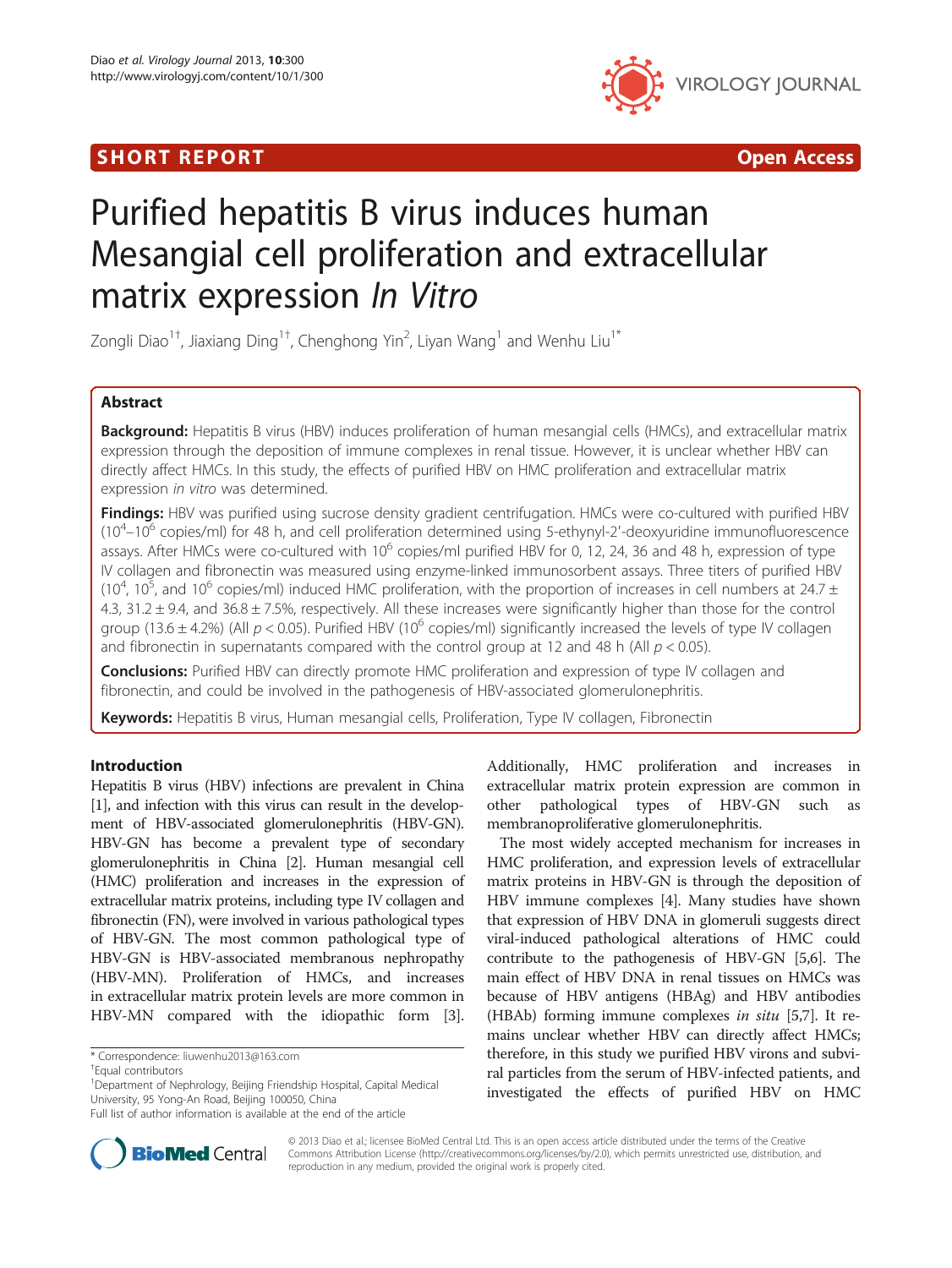<span id="page-1-0"></span>

proliferation, and on the expression levels of type IV collagen and FN.

## Methods

## Isolation and purification of HBV

We isolated HBV from the HBV DNA-positive sera of chronic HBV patients, in our hospital, containing more than  $5.0 \times 10^8$  copies/ml of circulating HBV. Virus was

purified by sucrose density gradient centrifugation as previously described [\[8](#page-3-0)].

## Cell culture and cell proliferation assays

HMCs (ScienCell, San Diego, CA, USA) were cultured in Mesangial Cell Medium (MsCM; ScienCell, Carlsbad, USA) at 37°C/5% CO<sub>2</sub>. Cells were seeded into 12-well culture plates at a density of  $1.0 \times 10^4$  cells/well and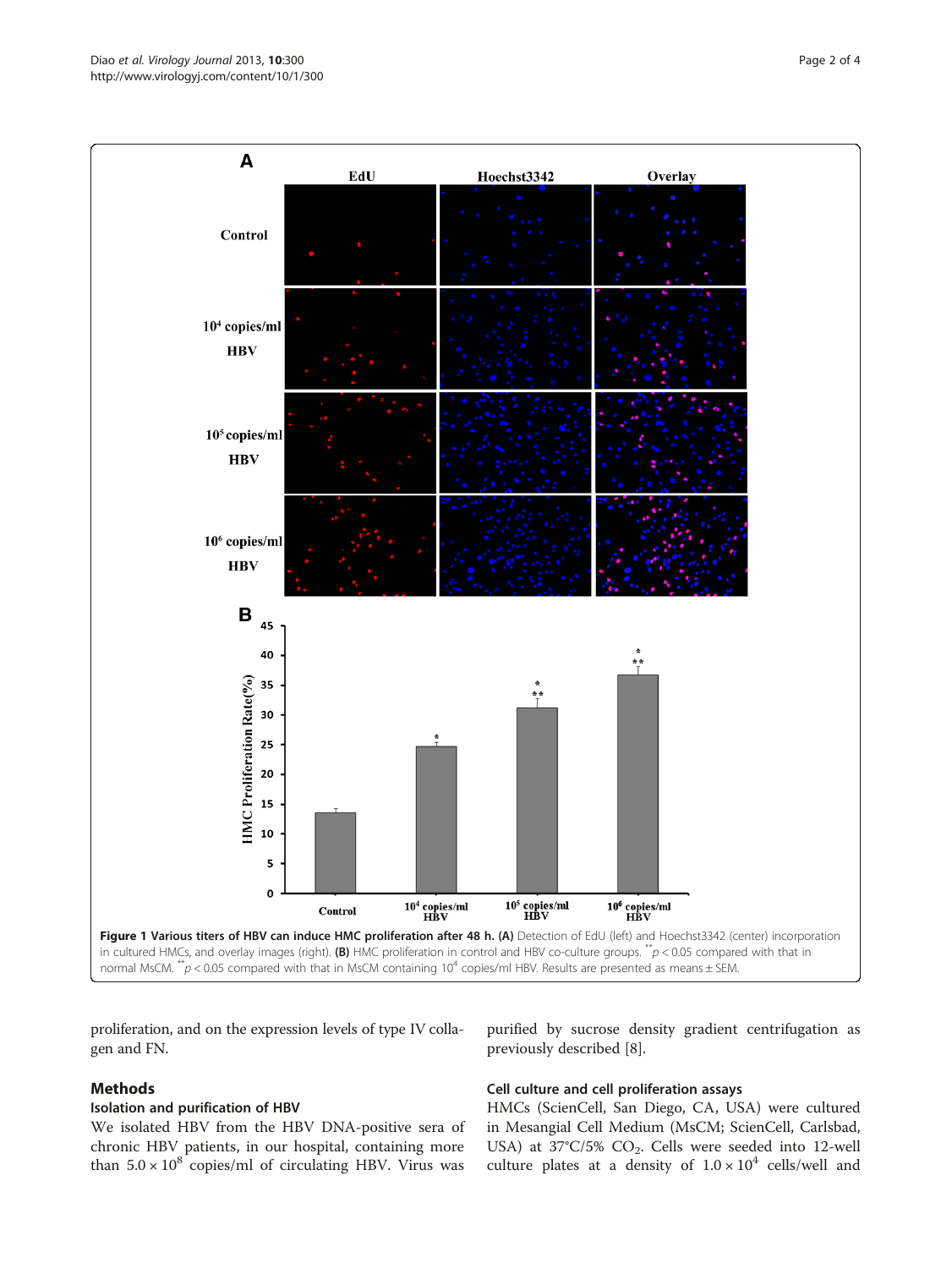incubated for 24 h in RPMI 1640 medium. We then applied HBV at various doses  $(10^4, 10^5,$  and  $10^6$  copies/ml) to HMC cultures. At 48 h post-seeding, cell proliferation was determined using 5-ethynyl-2′-deoxyuridine (EdU) immunofluorescence assays according to the manufacturer's instructions (Ribobio, Guangzhou, Guangdong, China). The culture medium was replaced with normal MsCM containing 50 μM EdU. After a 3-h incubation, cells were fixed with formaldehyde. After washing with phosphate-buffered saline (PBS) containing 0.5% Triton X-100, cells were washed with PBS and counterstained with Hoechst 33342. Cells were visualized by fluorescence microscopy and using Image-Pro Plus 6.0 (Media Cybernetics, Rockville, MD, USA). The level of HMC proliferation was determined using the following formula:

HMC proliferation  $=$  (number of EdU–positive cells/all cells)  $\times 100.$ 

### Enzyme-linked immunosorbent assays (ELISAs)

Cells were seeded into 12-well culture plates at a density of  $1.0 \times 10^4$  cells/well and incubated for 24 h in normal RPMI 1640 medium. We then applied MsCM alone, or  $10^6$  copies/ml of HBV in MsCM. At 0, 12, 24, 36, and 48 h post-seeding, the supernatants of each well were collected, and type IV collagen and FN levels measured by ELISA according to the manufacturer's instructions (Blue-gene, Shanghai, China).

### Statistical analysis

All data were expressed as the mean ± the standard error of the mean (SEM). Statistical analysis was carried out using Tamhane's T2 test for HMC proliferation, and the Independent-Samples T-test for type IV collagen and FN. Differences were considered significant when the P-value was less than 0.05. All results were repeated for three times.

#### Results

## HMC Proliferation

Proliferation of HMCs in control,  $10^4$ ,  $10^5$ , and  $10^6$  copies/ml HBV-infected cultures were increased by 13.6 ± 4.1,  $24.7 \pm 4.3$ ,  $31.2 \pm 9.4$ , and  $36.8 \pm 7.5$ %, respectively (Figure [1\)](#page-1-0).

## Extracellular matrix protein levels

Using 10<sup>6</sup> copies/ml HBV significantly increased the expression levels of type IV collagen and FN in HMCs  $(p < 0.05;$  Figure 2).

### **Discussion**

In our study, we found that purified HBV significantly increased HMC proliferation, and also increased expression levels of type IV collagen and FN. The major mechanism of increased HMC proliferation and extracellular matrix expression in HBV-GN is suggested to be due to HBV immune complex deposition [[6,9\]](#page-3-0). However, many studies have detected HBV DNA, as both free and integrated forms, in mesangial cells. He et al. have reported that the expression of HBV DNA in the nucleus and cytoplasm of HMCs in HBV-GN patients verified the presence of HBV DNA in HMC [[5\]](#page-3-0). Wang et al. showed that HBV DNA as the integrated form was detected in 82% (41/50) of cases in HMCs by in situ hybridization [[7\]](#page-3-0). These observations suggest that HBV DNA can infect HMCs, and that it can directly induce pathological alterations in HMCs that might be involved in HBV-GN [[10\]](#page-3-0). However, these studies were all conducted in renal tissues, and the effects of HBV on HMCs were suggested to be a result of immune complex formation in situ [[7,11\]](#page-3-0). Because of confounding factors involving immune complexes that are circulating, it was difficult to show whether HBV can directly affect HMCs in these studies. In our study, we purified HBV from the sera of HBV-infected patients. The HMCs were co-cultured with purified HBV in vitro, thereby overcoming the confounding factors